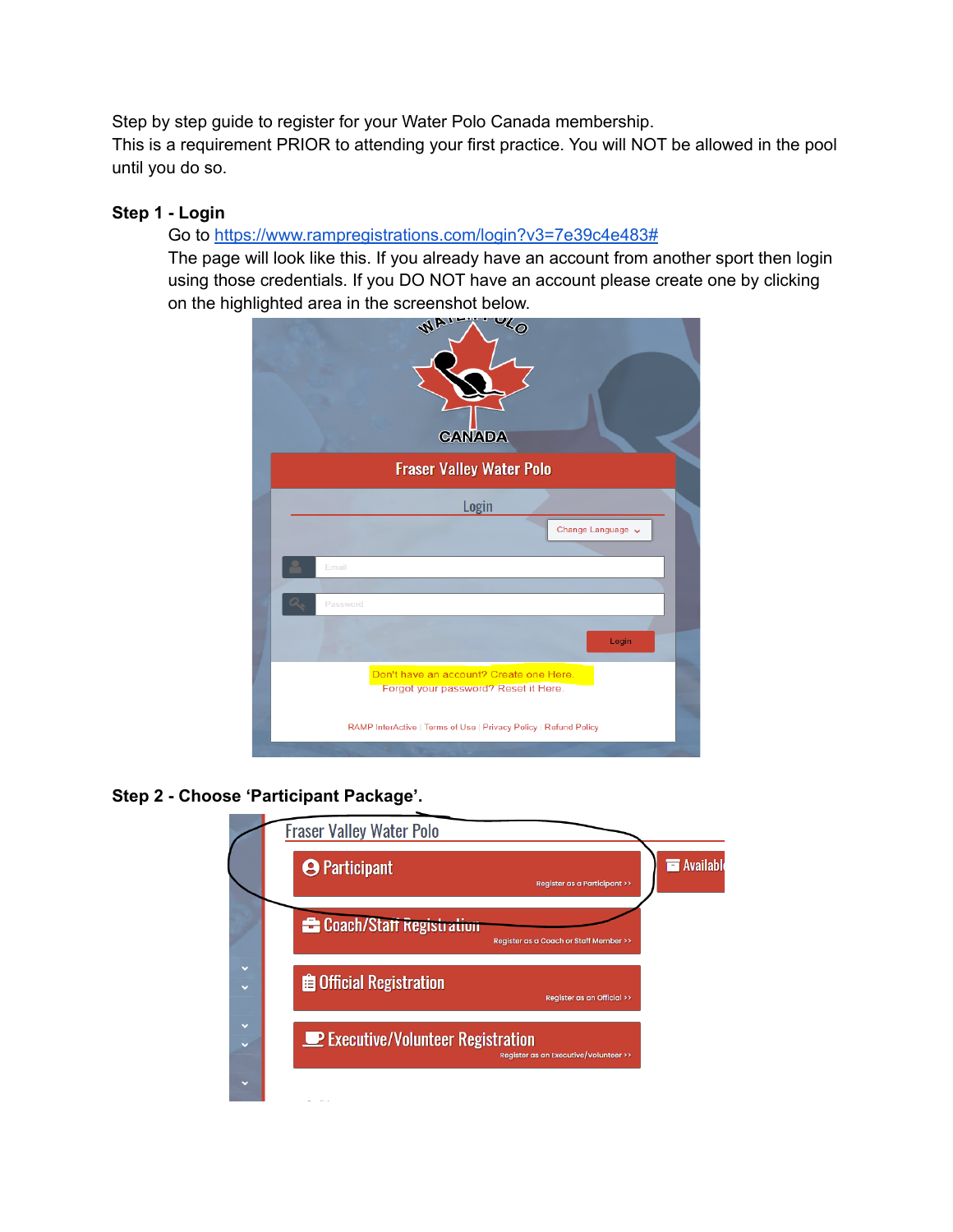#### **Step 3 - Choose Family Member**

Ensure that the season states 2021-2022 and then choose or add a family member and ensure the details for the family member are filled out and accurate.

| Choose Family Member to Register |  |
|----------------------------------|--|
| Choose                           |  |
| Choose                           |  |
| Add a Family Member              |  |
| <b>Brandeau Botica</b>           |  |
| <b>Heather Botica</b>            |  |
| Hudson Botica                    |  |
|                                  |  |

## **Step 4 - Choose a Division.**

Development team members will choose **Community** and U15/U17/U19 will choose **Competitive.**

| Choose a Division |              |
|-------------------|--------------|
|                   | Choose       |
|                   | Choose       |
|                   | Introduction |
|                   | Community    |
|                   | Provincial   |
|                   | Competitive  |
|                   | Volunteer    |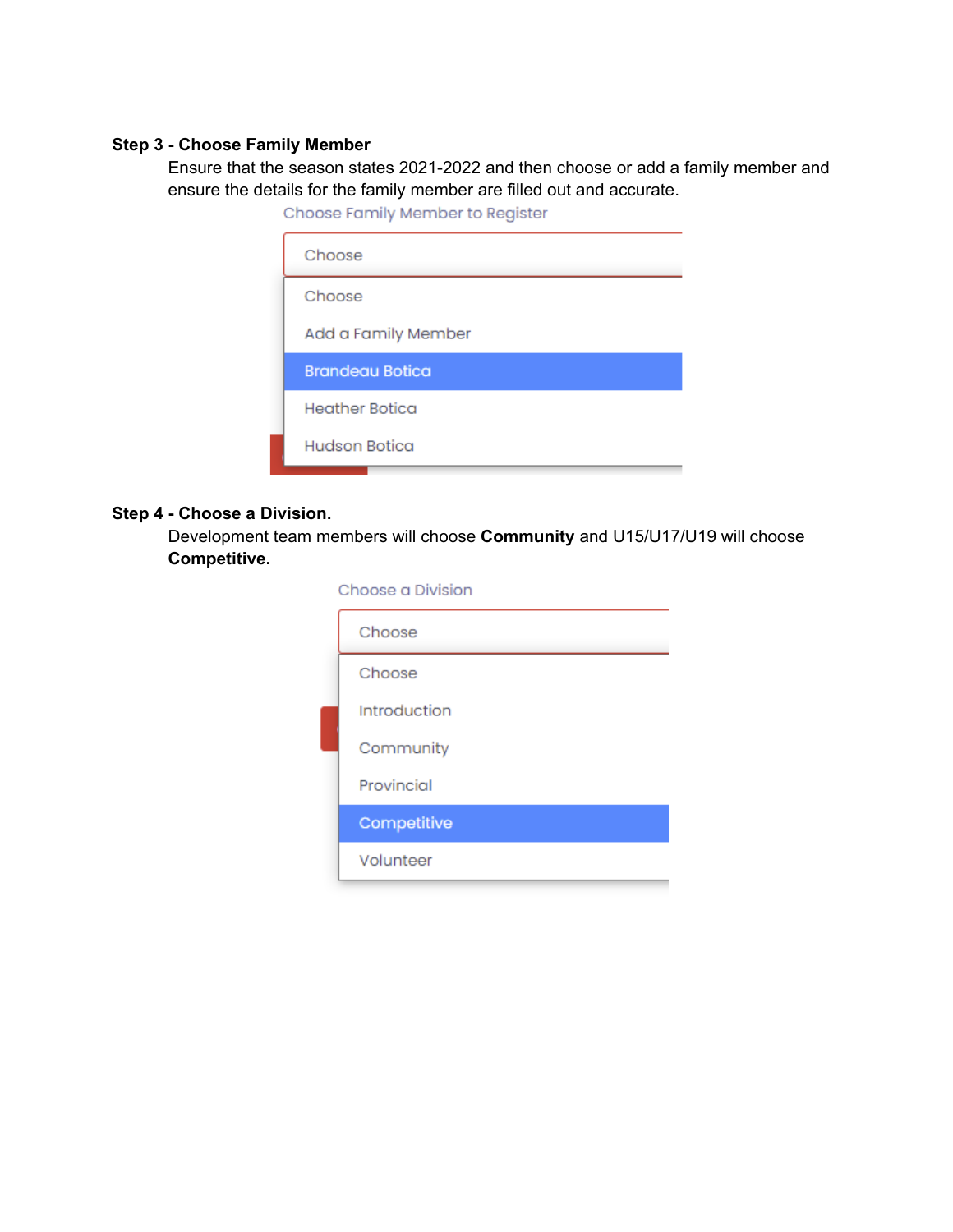### **Step 5 - Choose your package**

Choose Your Packages



#### **Step 6 - Waivers**.

1. You must review and acknowledge each of the waivers by signing (using your mouse).

Please Sign Here - WPC Consent Form: Introduction



2. There are 2 National Team waivers that you must select as below.

Waiver Consent - Consent to the use of image and personal attributes (National Team)

- $\Box$  I agree as a National Team Athlete
- I am not a National Team Athlete
- 3. Double signatures. At the bottom there are two spots that you need to sign. One for WPC and one for no apparent reason but is mandatory to move forward. You also need to confirm that you are the age of majority, which in BC is 19 or older. Select continue.